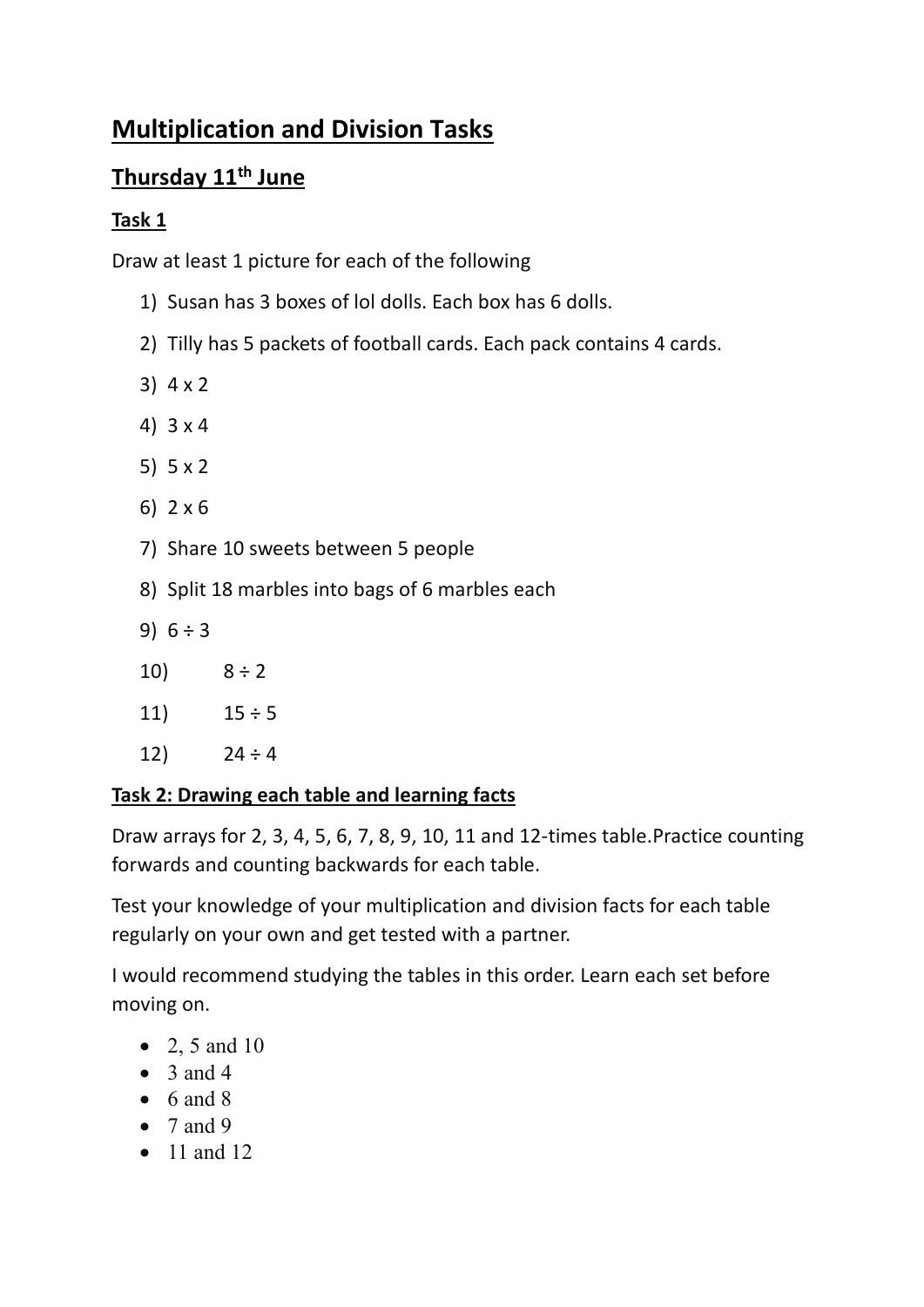### **Task 3**

## **Bar Modelling Multiplication Tasks**

| <b>Basic Set</b> | <b>Intermediate Set</b> | <b>Extension Set</b> |
|------------------|-------------------------|----------------------|
| 1) $15 \times 3$ | 1) 16 x 4               | $1)$ 26 x 3          |
| $2)$ 18 x 4      | $2)$ 18 x 4             | $2)$ 28 x 4          |
| $3)$ 17 x 3      | 3) 17 x 6               | $3)$ 27 x 6          |
| 4) $13 \times 5$ | 4) 13 x 7               | 4) 23 x 7            |
| 5) $14 \times 4$ | 5) $14x9$               | 5) 24 x 9            |
| 6) 17 x 5        | 6) 17 x 8               | $6)$ 27 x 8          |
| $7)$ 14 x 3      | 7) 14 x 6               | $7)$ 24 x 6          |
| 8) 16 x 3        | 8) 16 x 8               | 8) 26 x 8            |
| $9)$ 15 x 4      | 9) 13 x 9               | 9) 23 x 9            |
| 10) 16x5         | 10) 16 x 6              | 10) 26 x 6           |

## **Task 4**

## **Bar Modelling Multiplication Tasks**

| <b>Basic Set</b>  | <b>Intermediate Set</b> | <b>Extension Set</b> |
|-------------------|-------------------------|----------------------|
| $42 \div 3$<br>1) | 1) $104 \div 8$         | 1) $72 \div 3$       |
| 2)<br>$56 \div 4$ | 2) $126 \div 9$         | 2) $92 \div 4$       |
| 3) $84 \div 6$    | $112 \div 7$<br>3)      | 3) $114 \div 6$      |
| $48 \div 3$<br>4) | 4) $108 \div 6$         | 4) $78 \div 3$       |
| 5)<br>$64 \div 4$ | 5) $107 \div 9$         | 5) $135 \div 5$      |
| $85 \div 5$<br>6) | 6) $136 \div 8$         | 6)<br>$161 \div 7$   |
| 7)<br>$39 \div 3$ | $7)$ 168 ÷ 14           | $84 \div 3$          |
| 8) $54 \div 3$    | 8) $204 \div 17$        | 8) $156 \div 6$      |
| 9)<br>$96 \div 6$ | 9) $128 \div 8$         | 9) $112 \div 4$      |
| $10)72 \div 4$    | 10) $154 \div 11$       | $10)$ 135 ÷ 3        |